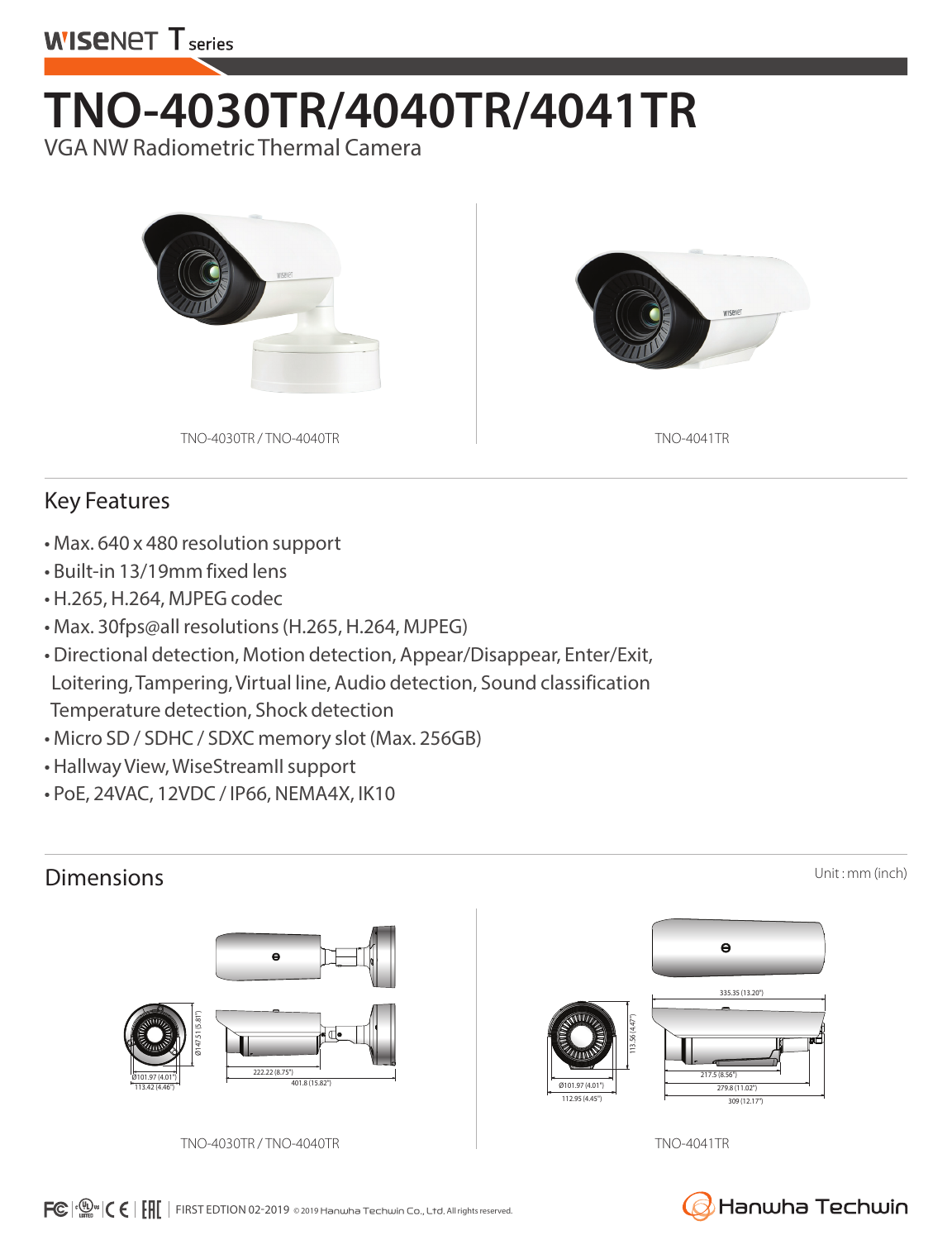**WISENET T** series

|                                    | <b>TNO-4030TR</b>                                                                                                                                                                           | <b>TNO-4040TR</b>                                                               | <b>TNO-4041TR</b>                                                                    |  |
|------------------------------------|---------------------------------------------------------------------------------------------------------------------------------------------------------------------------------------------|---------------------------------------------------------------------------------|--------------------------------------------------------------------------------------|--|
| <b>VIDEO</b>                       |                                                                                                                                                                                             |                                                                                 |                                                                                      |  |
| <b>Imaging Device</b>              | Uncooled micro bolometer                                                                                                                                                                    |                                                                                 |                                                                                      |  |
| <b>Effective Pixels</b>            | None                                                                                                                                                                                        |                                                                                 |                                                                                      |  |
| <b>NETD</b>                        | $<$ 50 $mK$                                                                                                                                                                                 |                                                                                 |                                                                                      |  |
| <b>Pixel Size</b>                  | $17 \mu m$                                                                                                                                                                                  |                                                                                 |                                                                                      |  |
| Min. Illumination                  | None                                                                                                                                                                                        |                                                                                 |                                                                                      |  |
| <b>Video Out</b>                   | USB: Micro USB Type B, 1280x720 for installation                                                                                                                                            | CVBS: 1.0 Vp-p / 75 $\Omega$ composite, 720x480(N), 720x576(P) for installation | $CVBS: 1.0 Vp-p / 75\Omega$ composite,<br>720x480(N), 720x576(P) for<br>installation |  |
| <b>LENS</b>                        |                                                                                                                                                                                             |                                                                                 |                                                                                      |  |
| <b>Focal Length (Zoom Ratio)</b>   | 13mm fixed focal                                                                                                                                                                            | 19mm fixed focal                                                                |                                                                                      |  |
| <b>Max. Aperture Ratio</b>         | F1.0                                                                                                                                                                                        |                                                                                 |                                                                                      |  |
| <b>Angular Field of View</b>       | $H:48.6^{\circ}/V:36.4/D:61.6^{\circ}$                                                                                                                                                      | $H:32^{\circ}/V:24.3^{\circ}/D:39.2^{\circ}$                                    |                                                                                      |  |
| Min. Object Distance               | 5m (16.40ft)                                                                                                                                                                                | 11m (36.09ft)                                                                   |                                                                                      |  |
| <b>Focus Control</b>               | Fixed                                                                                                                                                                                       |                                                                                 |                                                                                      |  |
| <b>OPERATIONAL</b>                 |                                                                                                                                                                                             |                                                                                 |                                                                                      |  |
| <b>Camera Title</b>                | Displayed up to 85 characters                                                                                                                                                               |                                                                                 |                                                                                      |  |
| <b>Digital Image Stabilization</b> | Support (Built-in gyro sensor)                                                                                                                                                              |                                                                                 |                                                                                      |  |
| <b>Motion Detection</b>            | 8ea, 8point polygonal zones                                                                                                                                                                 |                                                                                 |                                                                                      |  |
| <b>Privacy Masking</b>             | 32ea, polygonal zones<br>- Color: Grey / Green / Red / Blue / Black / White<br>- Mosaic                                                                                                     |                                                                                 |                                                                                      |  |
| <b>Video Rotation</b>              | Flip, Mirror, Hallway view (90°/270°)                                                                                                                                                       |                                                                                 | Flip, Mirror                                                                         |  |
| <b>Analytics</b>                   | Directional detection, Motion detection, Appear/Disappear, Enter/Exit, Loitering, Tampering,<br>Virtual line, Audio detection, Temperature detection, Sound classification, Shock detection |                                                                                 |                                                                                      |  |
| <b>Serial Interface</b>            |                                                                                                                                                                                             |                                                                                 | RS-485 (Samsung-T, Pelco-D/P,<br>Panasonic, Bosch, AD, GE, Vicon,<br>Honeywell)      |  |
| Alarm I/O                          | Input 1ea / Output 2ea                                                                                                                                                                      |                                                                                 |                                                                                      |  |
| <b>Alarm Triggers</b>              | Analytics, Network disconnect, Alarm input                                                                                                                                                  |                                                                                 |                                                                                      |  |
| <b>Alarm events</b>                | File upload via FTP and e-mail<br>Notification via e-mail<br>SD/SDHC/SDXC or NAS recording at event triggers<br>Alarm output<br>Handover                                                    |                                                                                 |                                                                                      |  |
| <b>Audio In</b>                    | Selectable (mic in/line in)<br>Supply voltage: 2.5VDC (4mA), Input impedance: 2K Ohm                                                                                                        |                                                                                 |                                                                                      |  |
| <b>Audio out</b>                   | Line out, Max.output level: 1Vrms                                                                                                                                                           |                                                                                 |                                                                                      |  |
| <b>RADIOMETRY</b>                  |                                                                                                                                                                                             |                                                                                 |                                                                                      |  |
| Temperature detect range           | $-20^{\circ}$ C~130 $^{\circ}$ C (-4 $^{\circ}$ F~266 $^{\circ}$ F)                                                                                                                         |                                                                                 |                                                                                      |  |
| <b>Temperature accuracy</b>        | $\pm 5^{\circ}$ C( $\leq 100^{\circ}$ C), $\pm 20\%$ (>100 $^{\circ}$ C)                                                                                                                    |                                                                                 |                                                                                      |  |
| <b>Temperature detection</b>       | 3ea rectanguler                                                                                                                                                                             |                                                                                 |                                                                                      |  |
| <b>Additional</b>                  | Hybrid palettes, Spot temperature reading                                                                                                                                                   |                                                                                 |                                                                                      |  |
| <b>NETWORK</b>                     |                                                                                                                                                                                             |                                                                                 |                                                                                      |  |
| <b>Ethernet</b>                    | RJ-45 (10/100BASE-T)                                                                                                                                                                        |                                                                                 |                                                                                      |  |
| <b>Video Compression</b>           | H.265/H.264: Main/Baseline/High, MJPEG                                                                                                                                                      |                                                                                 |                                                                                      |  |
| <b>Resolution</b>                  | 640 x 480, 640 x 360, 320 x 240                                                                                                                                                             |                                                                                 |                                                                                      |  |
| <b>Max. Framerate</b>              | H.265/H.264: Max. 30fps/25fps (60Hz/50Hz)<br>MJPEG: Max. 30fps/25fps (60Hz/50Hz)                                                                                                            |                                                                                 |                                                                                      |  |
| <b>Smart Codec</b>                 | Manual (5ea area), WiseStream II                                                                                                                                                            |                                                                                 |                                                                                      |  |
| <b>Video Quality Adjustment</b>    | H.264/H.265: Target bitrate level control<br>MJPEG: Target bitrate level control                                                                                                            |                                                                                 |                                                                                      |  |
| <b>Bitrate Control</b>             | H.264/H.265: CBR or VBR<br><b>MJPEG: VBR</b>                                                                                                                                                |                                                                                 |                                                                                      |  |